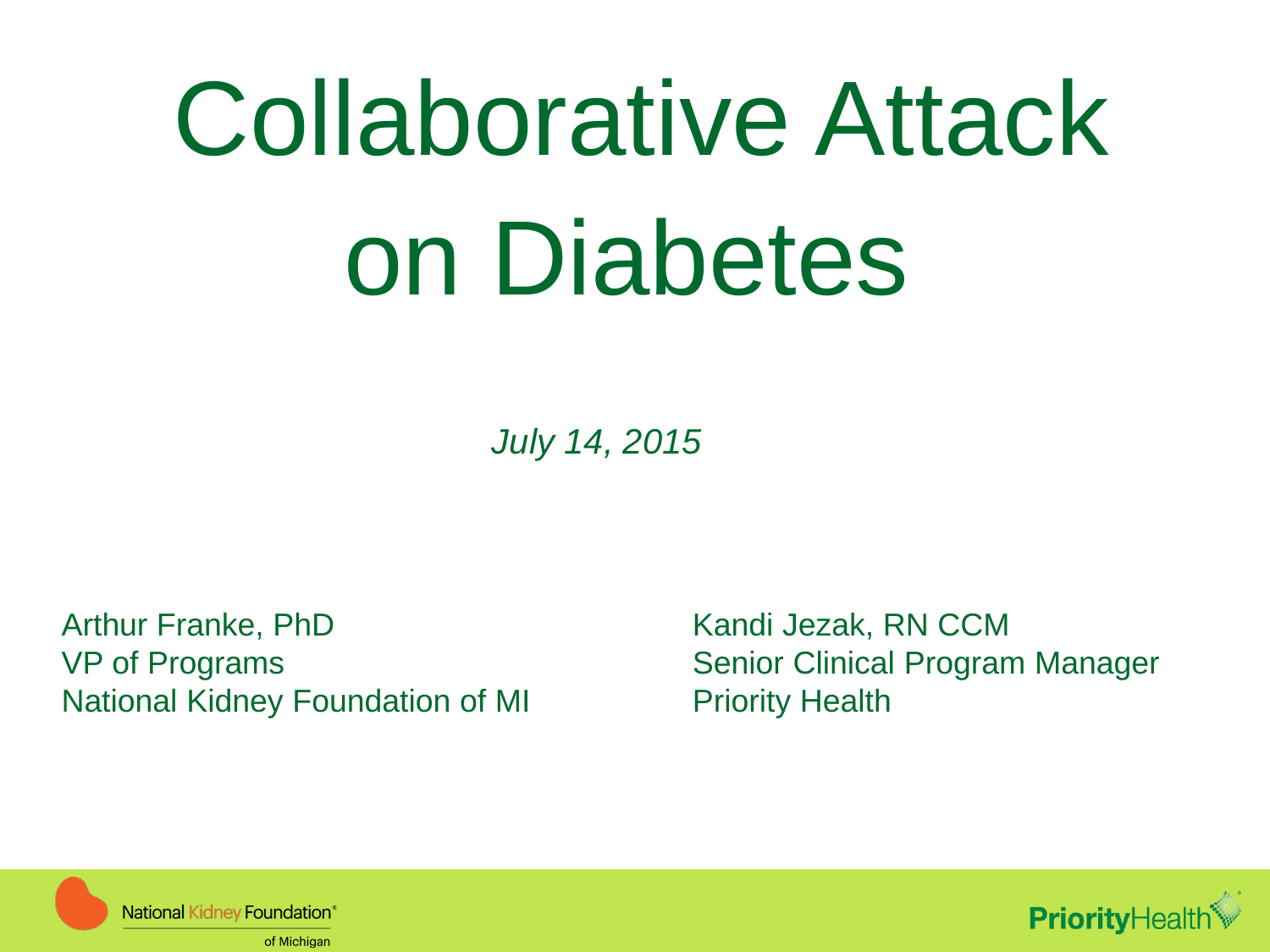# **Priority**Health<sup>\*</sup>

- Engaging our members in their health
- Focusing upstream
- **Strategic initiative to Attack Chronic Disease**

## National Kidney Foundation of MI

- Focus on prevention of kidney disease
- Build capacity to deliver evidence-based programs
- Empower people at risk to improve their health



National Kidney Foundation® of Michigan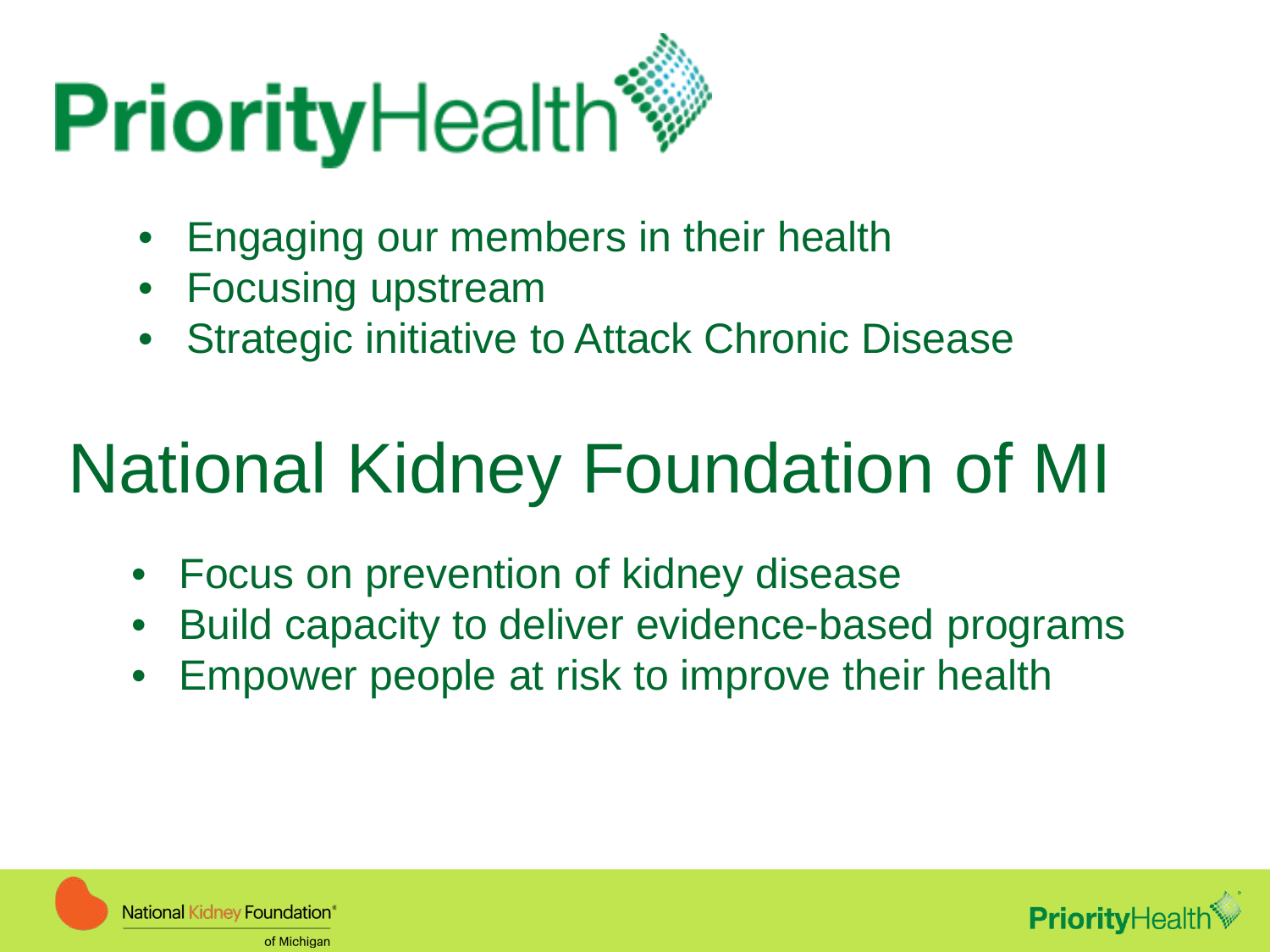## Diabetes Burden in Michigan

- 1 million Michigan residents are living with diabetes. About 25% of them don't even know it
- Diabetes prevalence has increased 40% in 10 years
- 2.6 million Michigan residents are estimated to have prediabetes ---- only 7% know that they are at risk!!
- Without intervention 30% will develop diabetes within 5 years



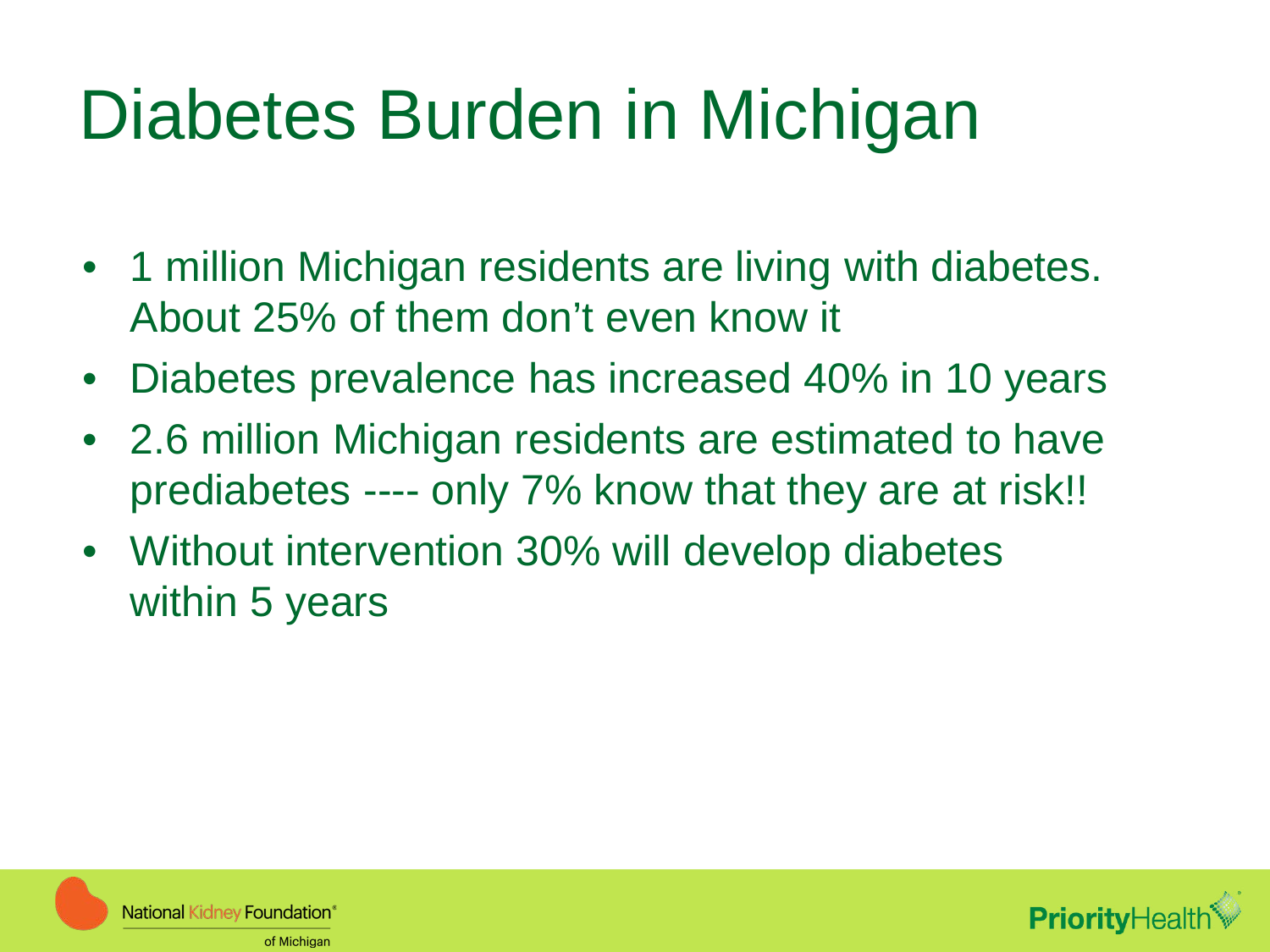

National Kidney Foundation' of Michigan

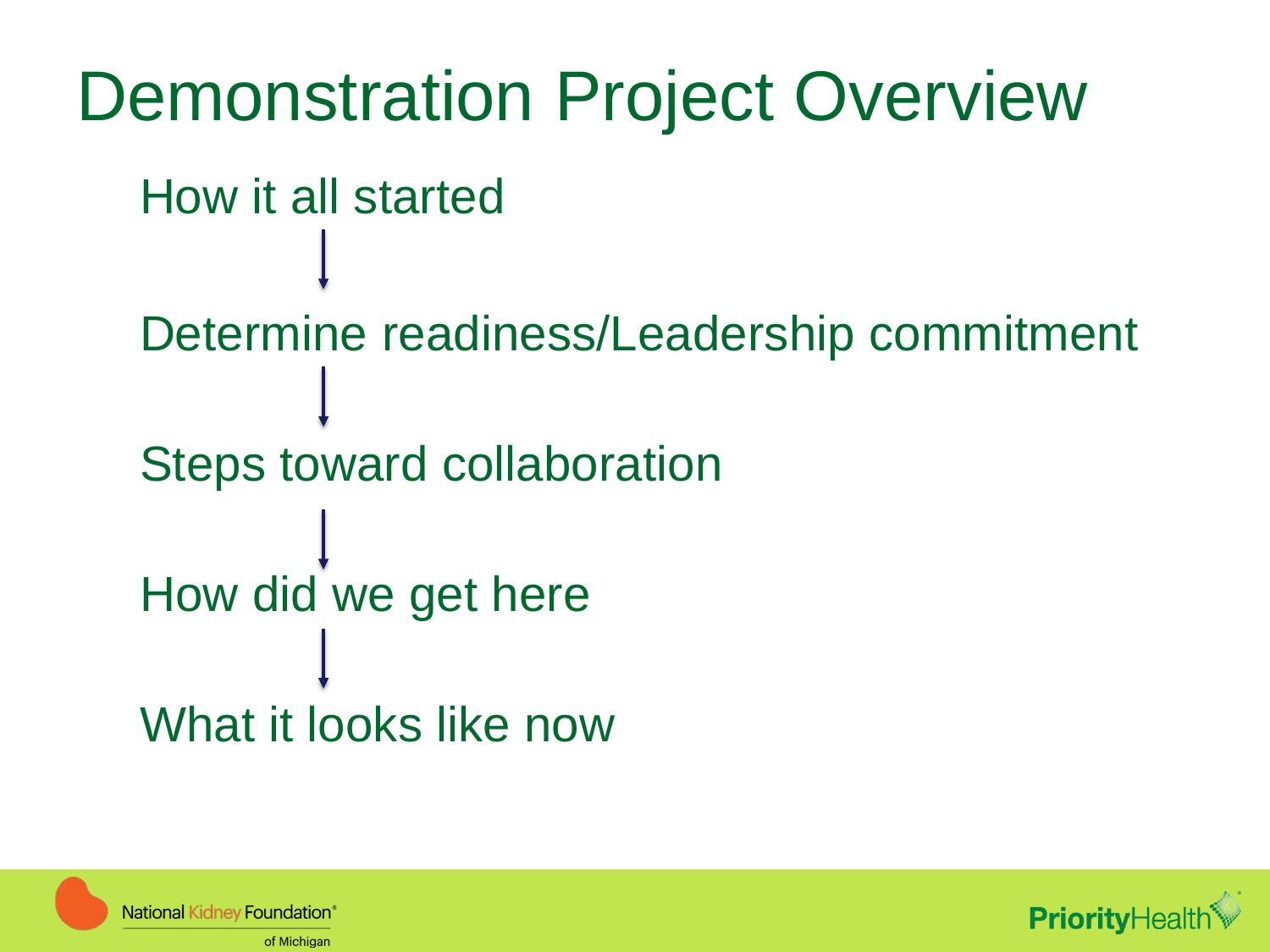### **NKFM**

#### **Successes:**

- Community partnerships and engagement
- Infrastructure to train coaches, collect data, assure high quality
- Serving high need communities
- Achieved full recognition by CDC
- Changing people's lives
- Impressive outcomes and efficacy/effectiveness

#### **Challenges:**

- Lack of awareness and urgency about prediabetes
- Health care provider referrals of people at risk
- Sustainable support of offering DPP as an extension of disease management and prevention programs



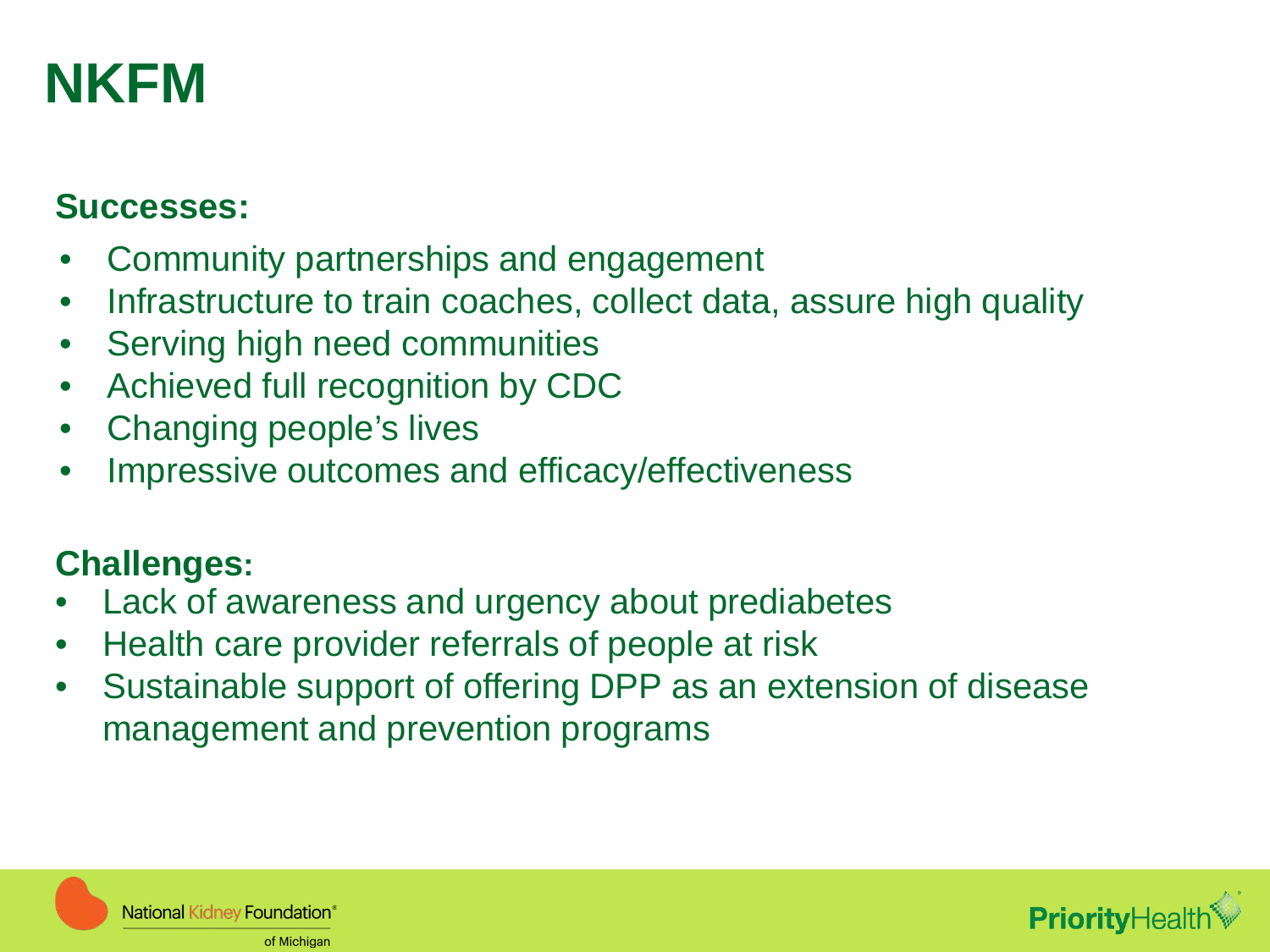## Outcomes NKFM

- Over 500 participants have enrolled in the NKFM diabetes prevention program *My Choice…My Health* since the first group in 2012
- More than 50 trained lifestyle coaches lead the programs throughout Michigan



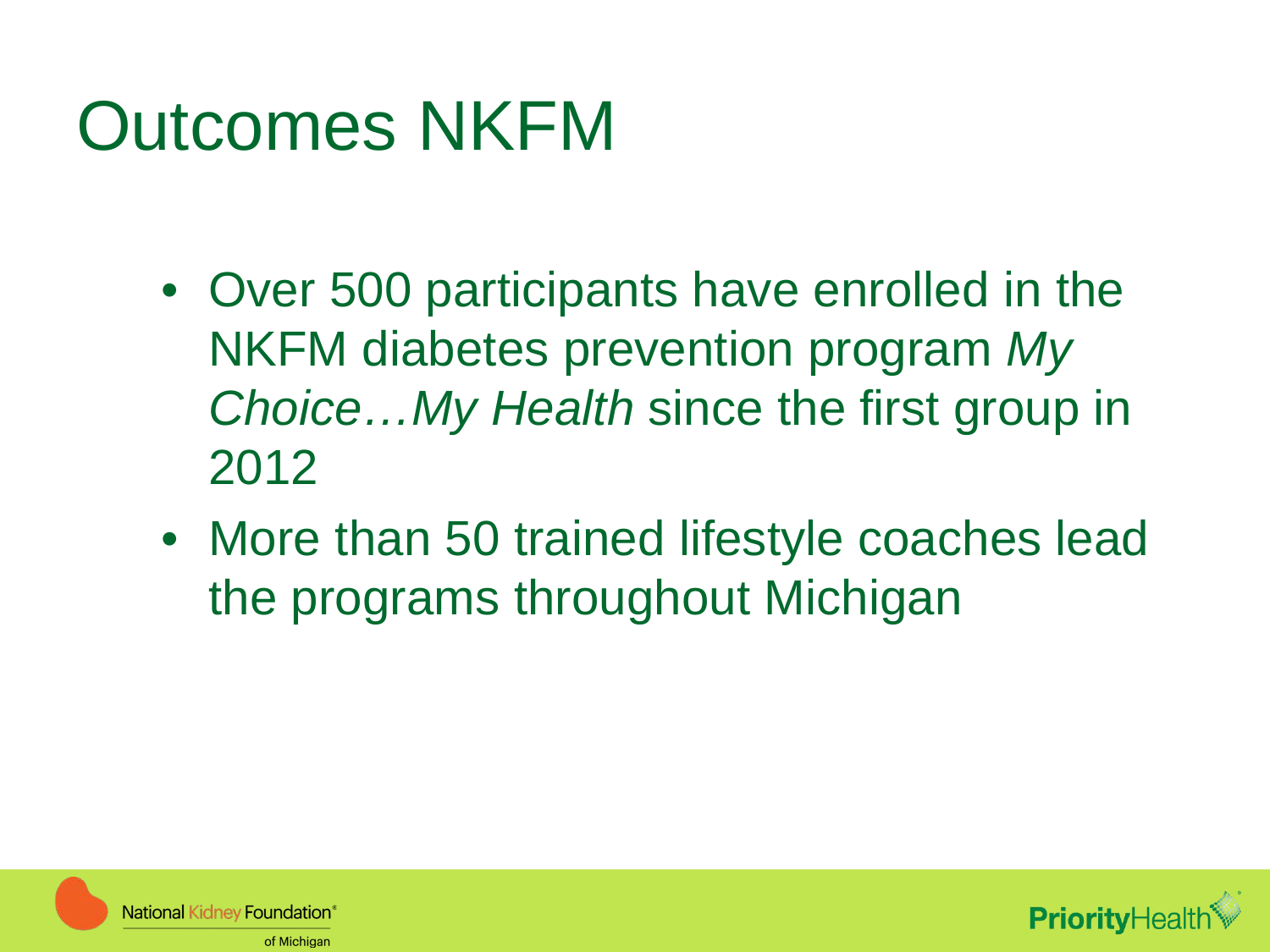## Outcomes NKFM



57% of participants in the Priority Health group lost more than 5% of their starting body weight

42% of participants in the Priority Health group lost more than 7% of their starting body weight

For all NKFM participants, 49% lost >5% and 34% lost >7% \*participants who attended at least 4 weekly sessions



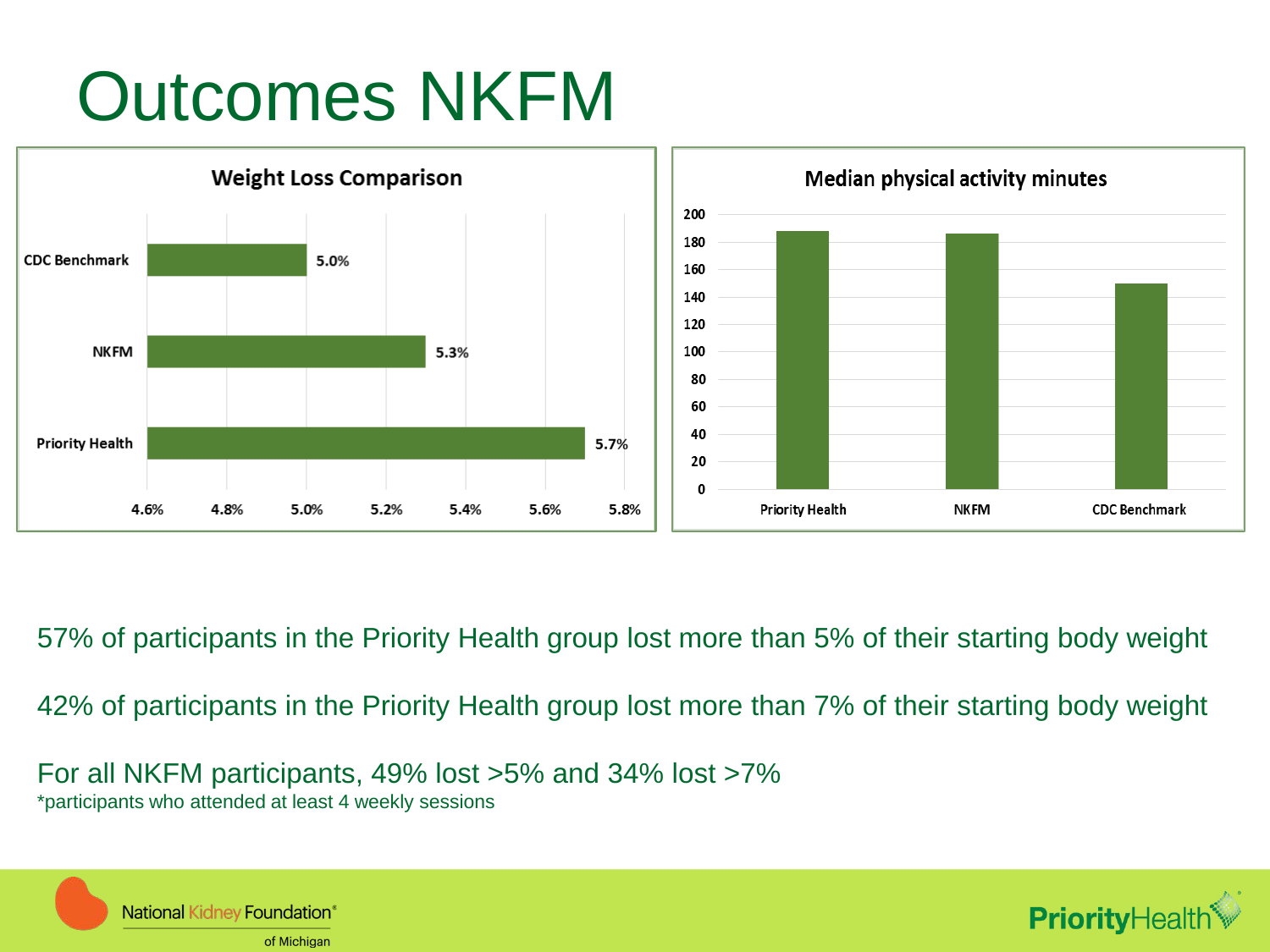## **Priority Health**

#### *Successes*

- Population health management identification/targeting
- Collaborative partnerships
- Program Outcomes
- **Second year of funding**
- Internal leadership/staff support

#### *Challenges*

- PCP identification of at risk patients
- PCP awareness of DPP
- Members lack awareness of prediabetes
- Prevention awareness and acceptance
- Reimbursement/benefit structure



National Kidney Foundation® of Michigan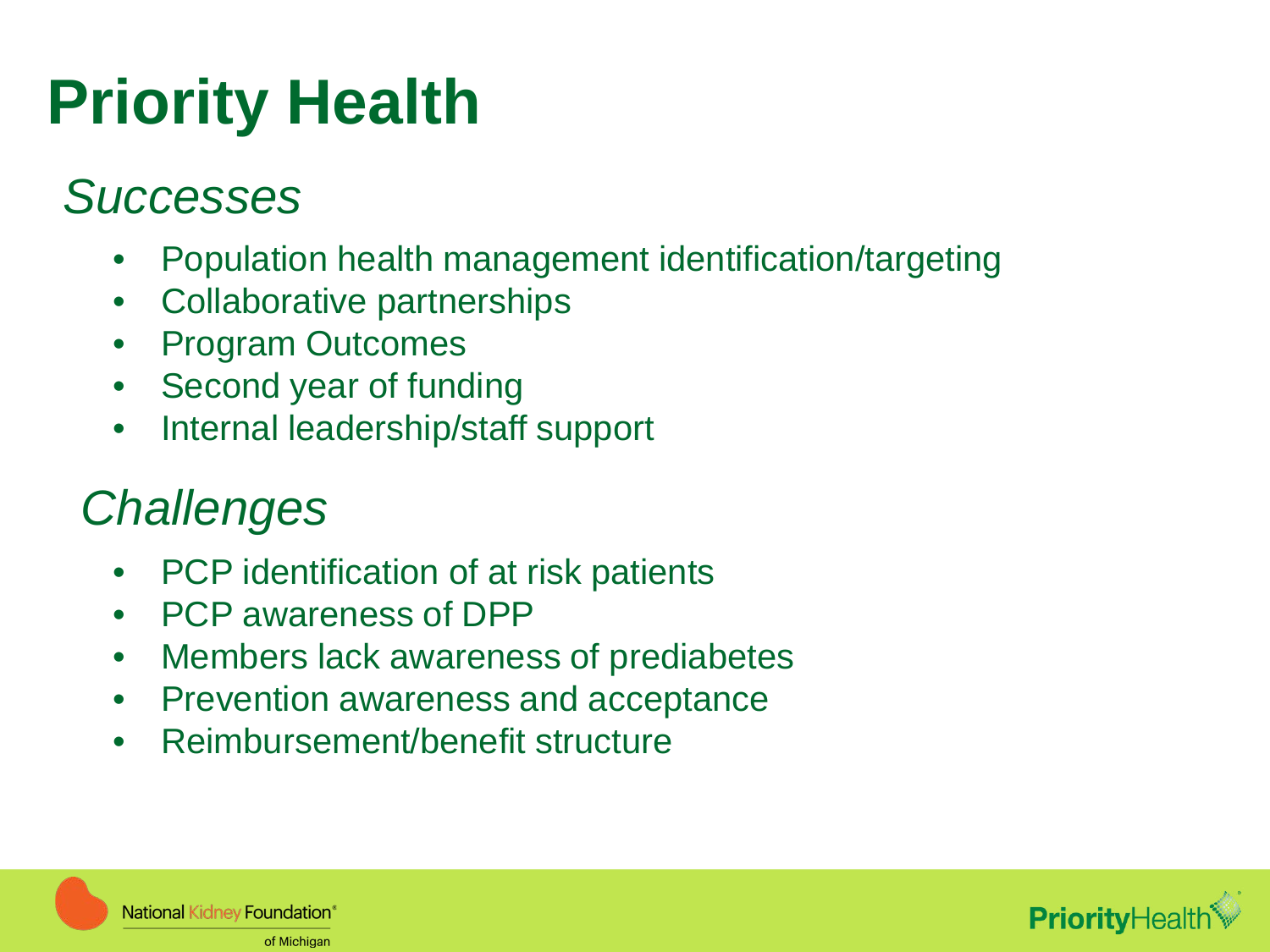## Outcomes Priority Health

- 469 members enrolled in DPP
- $\triangleright$  Working in partnership with 8 DPRP's
- 36 separate programs offered
- 16 different geographic locations in MI
- $\triangleright$  2 onsite employer groups



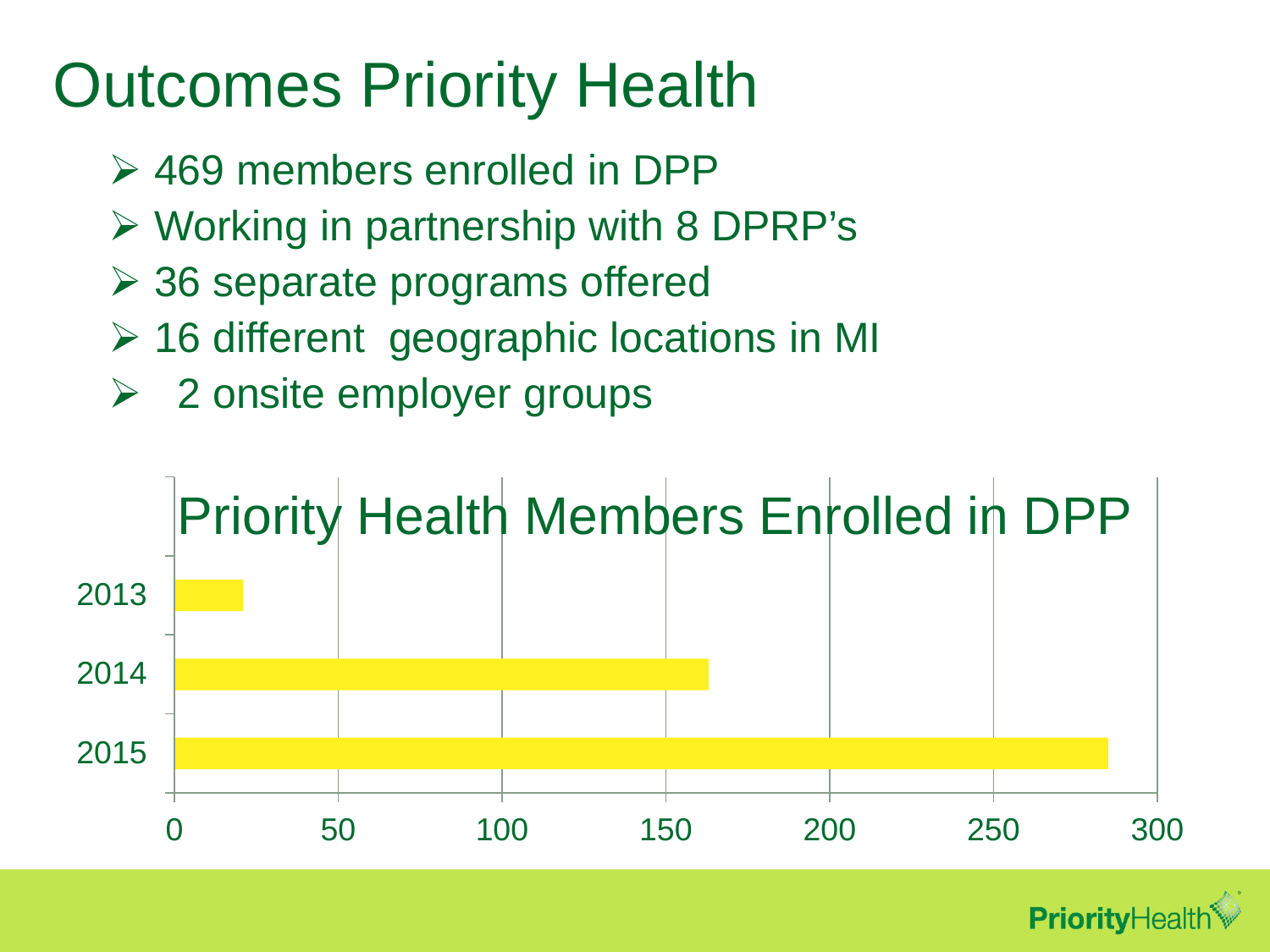## Outcomes Priority Health

88% successfully completed 9+ core sessions 65% met weight loss goals of 5-7% 43% exceeded 7% weight loss 72% met exercise goal of >150 min/week

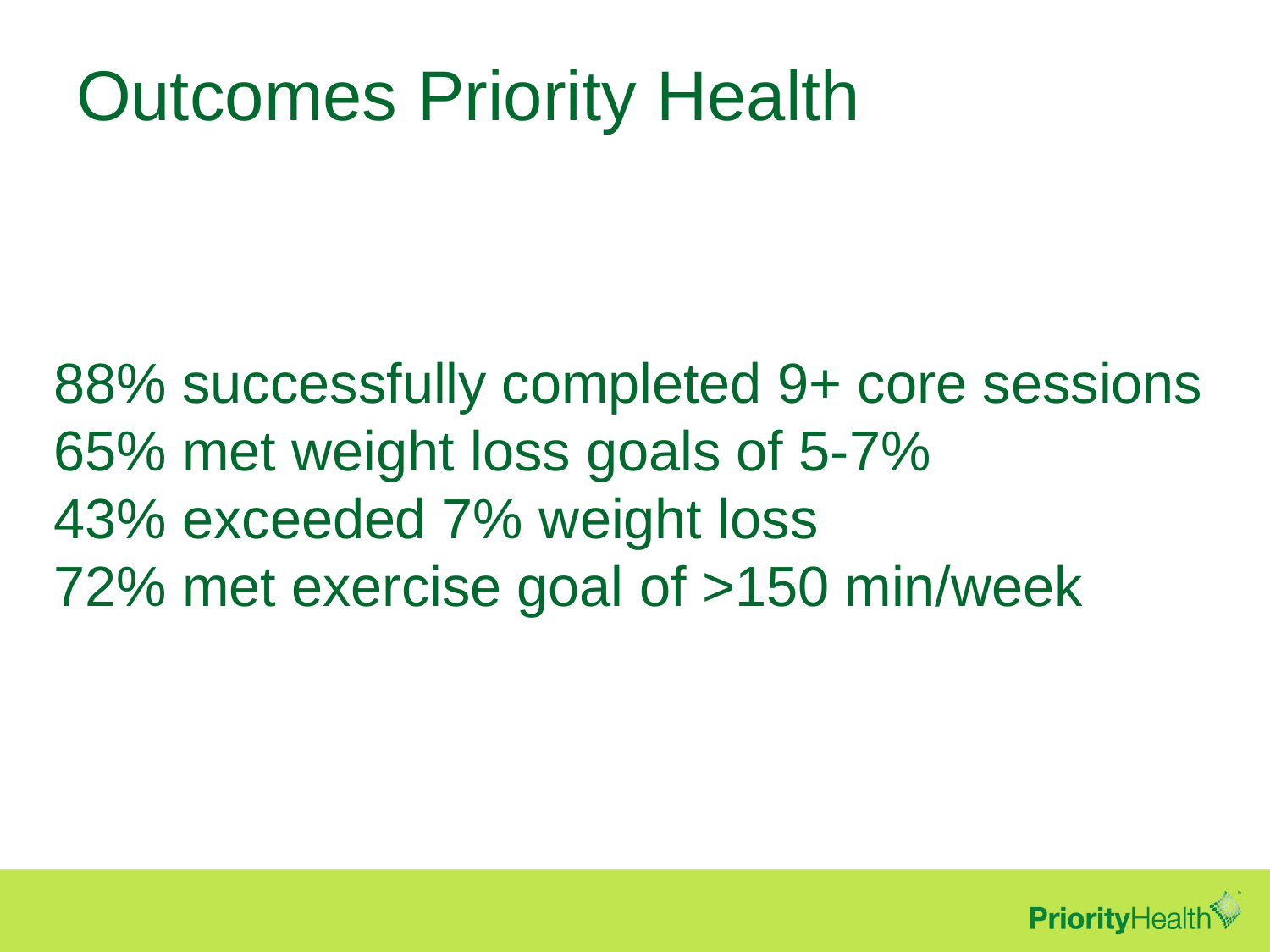## **Program Recommendations**



National Kidney Foundation®

of Michigan

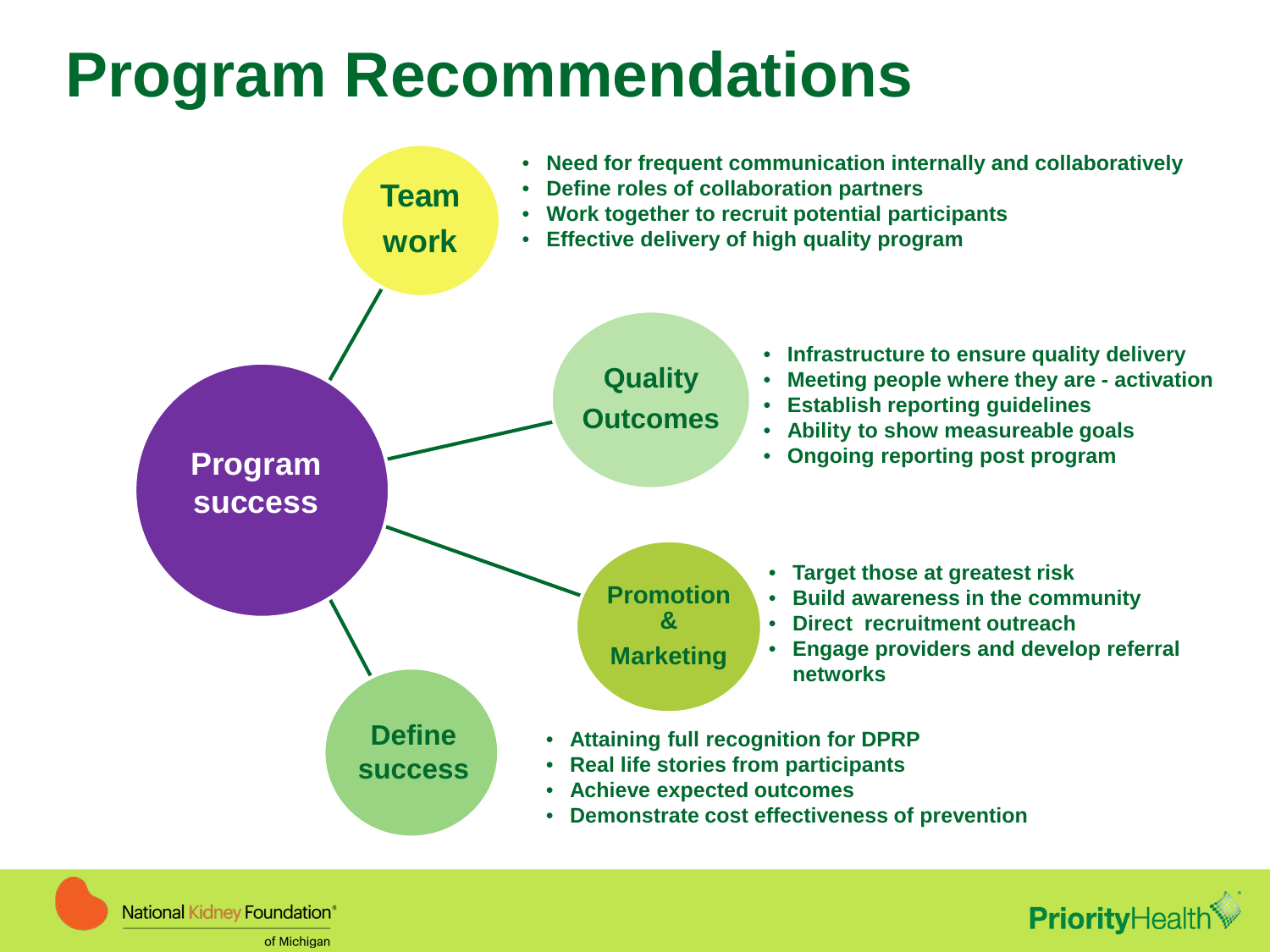## What Priority Health is looking for in a partnership.

- DPRP or seeking recognition
- $\checkmark$  Pilot/Demonstration period
- $\checkmark$  Program reporting-individualized
- $\checkmark$  Building awareness in your community
- $\checkmark$  Positive member engagement efforts
- Quality outcomes



National Kidney Foundation' of Michigan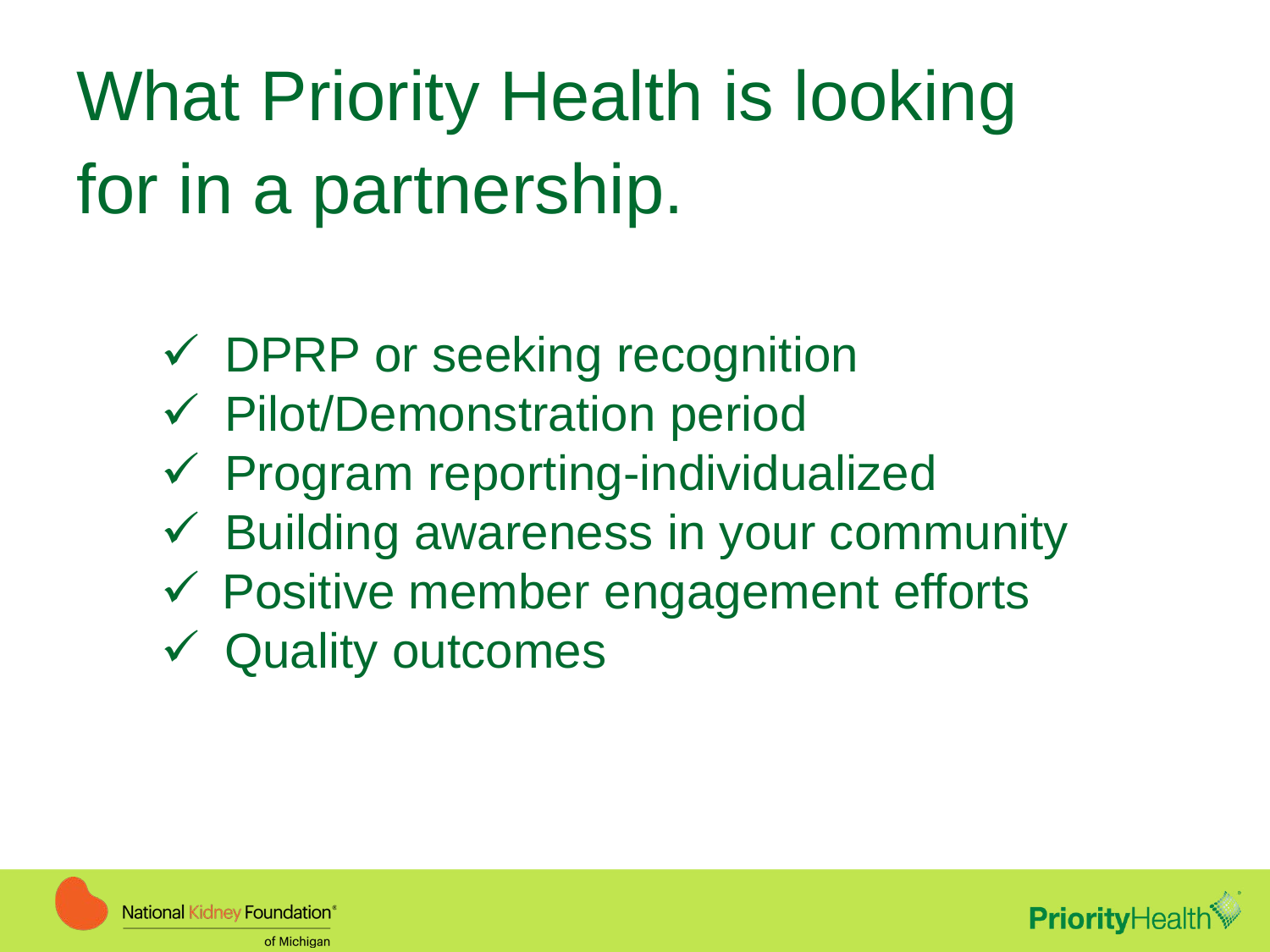## NKFM and Priority Health are aligned

### Our Perspective for Collaboration

- Together we achieved a greater combined impact
- Recruiting participants is the challenge
- Meet people where they are
- Community engagement plan to build capacity and enrollment
- Provider engagement strategy



**National Kidney Foundation** of Michigan